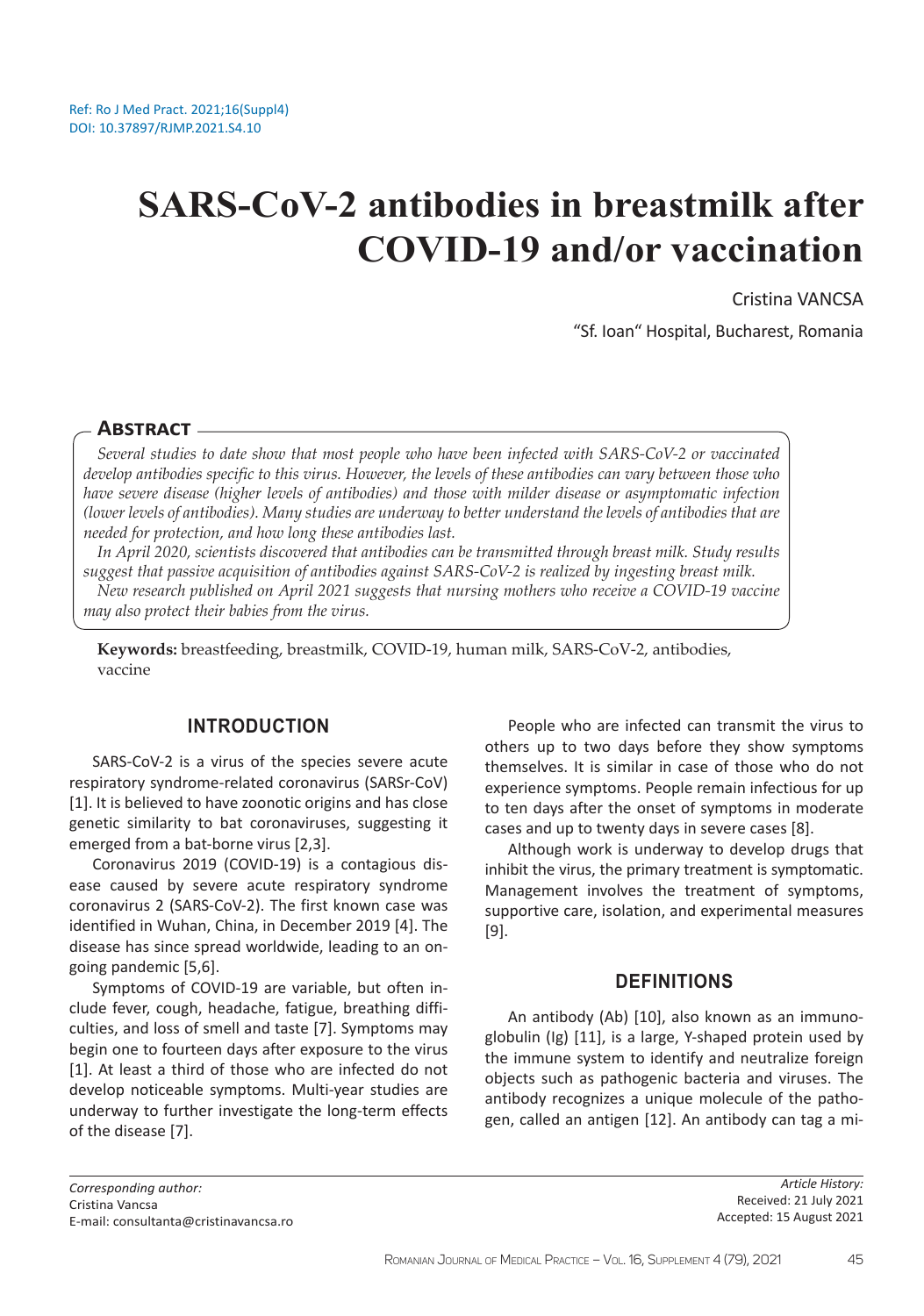crobe or an infected cell for attack by other parts of the immune system, or can neutralize it directly (for example, by blocking a part of a virus that is essential for its invasion).

Antibodies work by recognizing and sticking to specific proteins, such as those found on the surfaces of viruses and bacteria, in a highly specific way. When the body encounters a microbe for the first time, immune cells produce antibodies that specifically recognize proteins associated with that particular microbe.

After recovering from an infection or receiving a vaccine, a small number of these antibody-producing immune cells usually remain in the body as memory cells, providing immunity to future infections with the same bug. Because memory cells and antibodies are already present, next time the body encounters the same microbe, the immune response is much faster and can stop the infection from taking hold [13].

# **COVID-19 TYPES OF ANTIBODIES**

- IgM antibodies, which develop early in an infection
- IgG antibodies, which develop a few weeks postinfection and are key in establishing immunity after infection
- IgA antibodies, which protect the surfaces of mucous membranes throughout the body.

There are many studies underway to better understand the antibody response following infection to SARS-CoV-2 [1]. Several studies to date show that most people who have been infected with SARS-CoV-2 develop antibodies specific to this virus [1]. However, the levels of these antibodies can vary between those who have severe disease (higher levels of antibodies) and those with milder disease or asymptomatic infection (lower levels of antibodies). Many studies are underway to better understand the levels of antibodies that are needed for protection, and how long these antibodies last.

To date, there are reports of individuals who have been reinfected with SARS-CoV-2 [14]. There are likely to be more examples of reinfection reported and scientists are working to understand the role of the immune response in the first and second infection.

# **VACCINATION**

Romania has currently authorized the use of four different COVID-19 vaccines made by Pfizer-BioNTech, Moderna, Vaxzervia (AstraZeneca), and Janssen (Johnson & Johnson's vaccine division) [15].

The Pfizer-BioNTech [16] and Moderna [17] vaccines use mRNA technology while the AstraZeneca [18] and single-dose J&J [19] shots are considered viral vector-based vaccines.

Viral vector-based vaccines, such as those developed by AstraZeneca and Johnson & Johnson, use a harmless virus, or adenovirus, as a delivery system to trigger the immune system to create antibodies to fight off an infection by SARS-CoV-2, which is the virus that causes COVID-19 [18,19].

The adenovirus is not SARS-CoV-2 itself, but rather a different, harmless virus that has been manipulated so it's unable to replicate and cause illness.

In the case of COVID-19, the vector virus delivers specific genetic instructions to the cells in the body to produce a harmless piece of SARS-CoV-2 called the spike protein. The cells then display this spike protein and the immune system triggers a response.

As a result, the immune system produces antibodies to the specific spike protein in order to fight off what it thinks is an infection. If the immune system encounters the real SARS-CoV-2 virus and its spike proteins, it will already be prepared to launch a defence against it.

The viral vector-based vaccines are genetically modified so they're unable to replicate, which means once the antibodies are created, the viral vector is cleared for good.

For their COVID-19 vaccines, Pfizer-BioNTech and Moderna use a novel technology that has never been approved for widespread use before the pandemic [16,17].

While there are similarities in how both mRNA and viral vector-based vaccines instruct cells to create the SARS-CoV-2 spike protein, mRNA vaccines differ in that they don't contain any live virus.

The viral vector-based COVID-19 vaccines developed by AstraZeneca [18] and Johnson & Johnson [19] have been linked to an extremely rare and potentially life-threatening blood-clotting syndrome called vaccine-induced thrombotic thrombocytopenia (VITT) – which is the combination of low platelet counts with blood clots. The risk for developing this syndrome is estimated to be anywhere from one case in 100,000 doses to one case in 250,000 [20].

The vaccine contains mRNA, which is a messenger that codes for various proteins, but is never incorporated into the DNA (genetic code) of cells. In addition, the life of a messenger RNA as contained in the Pfizer and Moderna vaccines is only a few hours inside the body [21].

# **COMPARING THE COVID-19 VACCINES [22]**

Pfizer 95% efficacy in preventing COVID-19 in those without prior infection. In early May, the Pfizer-BioNTech vaccine was found to be more than 95% effective against severe disease or death from the variants first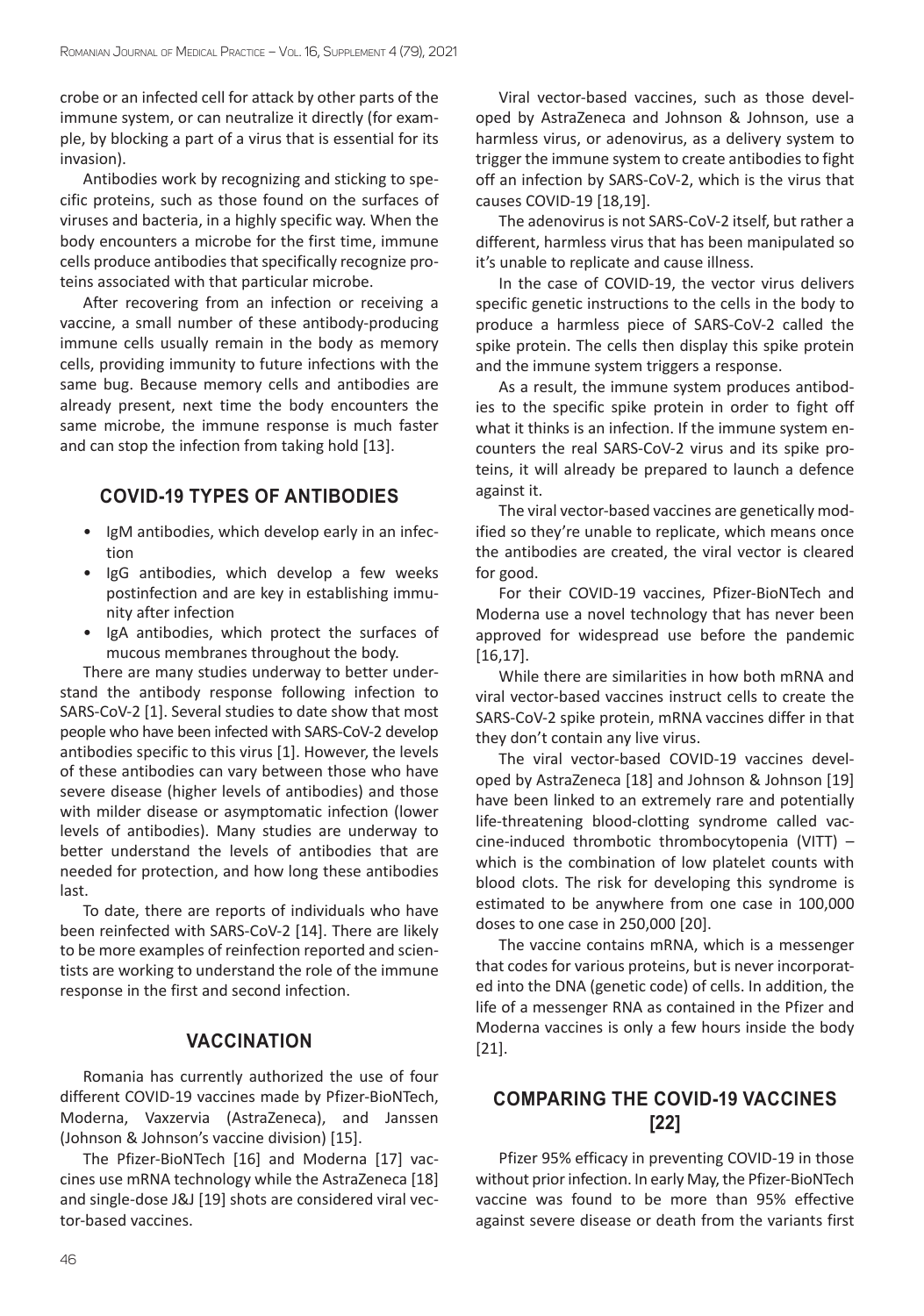detected in the United Kingdom (B.1.1.7) and South Africa (B.1.351) in two studies based on real-world use of the vaccine. While the efficacy against infection varied between the two studies, both also showed the vaccine provides strong protection.

Moderna 94.1% effective at preventing symptomatic infection in people with no evidence of previous COVID-19 infection. Some research has suggested that Moderna's vaccine may provide protection against the variants of the virus. Researchers are still studying this.

Astra Zeneca76% effective at preventing symptomatic infection in people with no evidence of previous COVID-19 infection. So far it seems to work better against the mutation that emerged in Great Britain than the one that emerged in South Africa.

J&J 72% overall efficacy. Some research has suggested protection against variants.

# **SARS-COV-2 ANTIBODIES AND BREAST MILK**

#### **Newborns won't get COVID through infected mom's breast milk**

Jerusalem Hospital published the results of their study: researchers followed 55 infants born at the Israeli medical center to mothers who tested positive for SARS-CoV-2. All of the newborns tested negative for the infection soon after delivery [23].

Three-quarters of the babies were given breast milk during their hospital stay, and even more – 85% – were breastfed after going home. None became infected with the coronavirus, based on screening tests done two to three weeks after leaving the hospital.

Earlier in the pandemic, the Jerusalem Hospital had a policy of separating newborns from their SARS-CoV-2-positive moms. Because of that, infants in this study were given pumped breast milk by bottle.

The study shows this is no longer necessary, as long as safeguards like mask-wearing and hand-washing are followed.

#### **Breast milk harbors antibodies to SARS-CoV-2**

Rebecca Powell, immunologist at the School of Medicine at Mount Sinai in New York City, discovered in April 2020 that antibodies can be transmitted through breast milk [24].

One important feature of these antibodies, whether specific to the virus or not, is that they are secretory antibodies. The B cells that secrete antibodies into milk originate from the mucosal immune system in the mother's small intestine. Those B cells travel through the blood to the mammary glands and secrete IgA that's then shuttled from the mammary tissue to the milk via a transporter protein. Those proteins, leave

pieces of themselves on the antibodies, wrapping around them and protecting them from being degraded in the infant mouth and gut.

That difference could give breast milk-derived antibodies an advantage over blood-based ones as far as therapeutic options go. Antibodies such as IgG that are extracted from serum and transfused into the blood of a sick person travel throughout the body and might not go where they are needed. But secretory antibodies, such as IgA from breast milk, could be extracted and then inhaled into the respiratory tract  $-$  just where those antibodies are needed in COVID-19.

Research suggests that blood-derived antibodies can last months. Secretory antibodies in breast milk might last longer, Powell's most recent data indicate, and that means there could be a longer window to collect antibodies from lactating donors after they've recovered from COVID-19.

Also, a study in China discovered that IgM and IgG antibodies to SARS-CoV-2 were detected in breast milk, cord blood and neonatal serum. The study results suggest that passive acquisition of antibodies against SARS-CoV-2 is available by ingesting breast milk [25].

# **ANTIBODIES AND VACCINATION**

Nursing mothers who receive a COVID-19 vaccine may pass protective antibodies to their babies through breast milk for at least 80 days following vaccination, suggests new research from Washington University School of Medicine in St. Louis [26].

Published in the American Journal of Obstetrics and Gynecology, the study tracked levels of COVID-19 antibodies in breast milk from a baseline before the mothers' first vaccinations and on a weekly basis for 80 days after those initial vaccinations with Pfizer.

While other recent research has shown that COVID-19 vaccines generate antibodies that are passed to nursing infants through breast milk, this is thought to be the first study to track specific levels of these antibodies in breast milk over an extended time period.

The babies of women included in the study ranged in age from one month to 24 months old. To gauge immune response in the breast milk, researchers monitored levels of the immunoglobulins IgA and IgG, which are antibodies deployed by the immune system to fight infections in babies.

While further studies of maternal COVID-19 vaccination are needed to characterize the length of antibody production in breast milk and the effect on infant infection rates, recent research continues to confirm that the COVID-19 vaccine offers real benefits for protecting both mother and child.

A recent study published on May 4th 2021 was conducted in Israel, where a national COVID-19 vaccina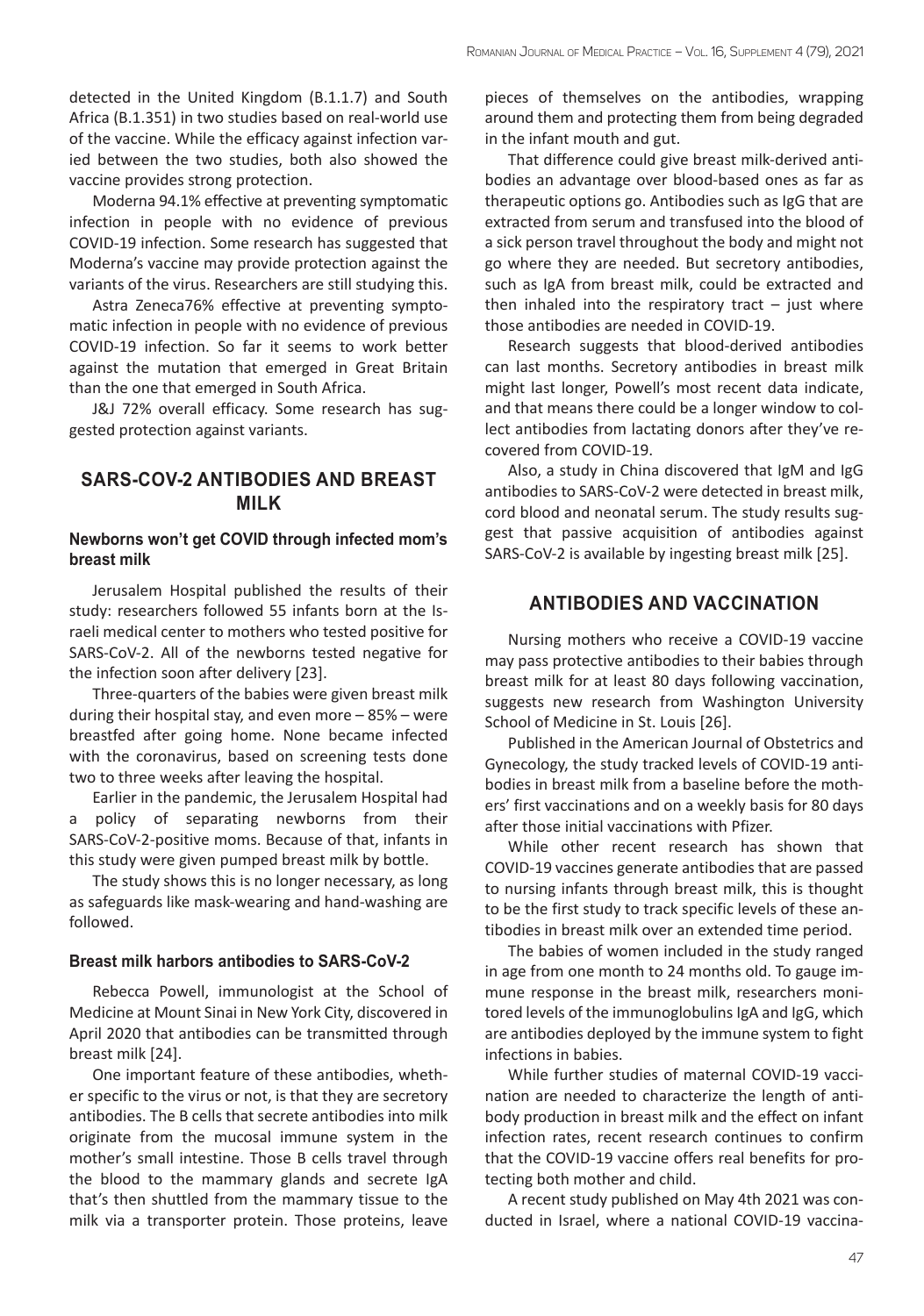tion program began on December 20, 2020, and prioritized breastfeeding women belonging to vaccine target groups [27].

In total, investigators collected 504 breast milk samples from the 84 women who completed the study. Breastfeeding women vaccinated against COVID-19 had elevated levels of antibodies against SARS-CoV-2 in their breast milk as soon as 2 weeks after their first vaccination dose.

Though investigators in this study did not perform functional assays, previous studies reported strong neutralizing effects of antibodies to COVID-19 in breast milk. This implies that infants of mothers with anti-SARS-CoV-2 antibodies in their breast milk are potentially protected against COVID-19.

A study published in American Journal of Obstetrics and Gynecology concluded that COVID-19 mRNA vaccines generated robust humoral immunity in pregnant and lactating women. Vaccine-induced immune responses were significantly greater than the response to natural infection. Immune transfer to neonates occurred via placenta and breast milk [28].

On March 14th 2021, University of Minnesota released a study that assessed immune response in a convenience sample of 103 pregnant, lactating, and nonpregnant women given either the Pfizer/BioNTech (54%) or the Moderna (46%) COVID-19 vaccine from December 2020 through March 2021 [29].

Data suggest that there may be greater cross-reactivity for functional nonneutralizing antibodies and cellular immune responses than for neutralizing antibodies against SARS-CoV-2 variants of concern.

The results are important, the researchers said, because pregnant women with symptomatic COVID-19 are at higher risk for death, intensive care unit admission, and mechanical ventilation than their nonpregnant peers. Likewise, preterm births and stillbirths have been noted in cases of maternal COVID-19 infection, although maternal-fetus coronavirus transmission has been rare, and newborns gain passive immunity via placental antibody transfer and breast milk after natural maternal infection.

The research from Washington University School of Medicine in St. Louis suggests also that nursing mothers who receive a COVID-19 vaccine may also protect their babies from the virus [26]. The researchers found a major boost in antibodies against the COVID-19 virus in breast milk starting two weeks after vaccination, and this response was sustained for the course of the study, which was almost three months long.

Study showed a boost in antibodies against the COVID-19 virus in breast milk starting two weeks after the first shot (Pfizer), and this response was sustained for almost three months long. The antibodies levels were still high at the end of our study, so the protection likely extends even longer.

These types of antibodies coat babies mouths and throats and protect against disease when a baby is drinking breast milk. Vaccination while breastfeeding not only protects the mother, but also could protect the infant.

# **UNINTENDED CONSEQUENCES**

After getting a COVID-19 vaccine, women are selling their breast milk online advertising the benefits related to SARS-CoV-2 infection. A 2013 study found high levels of overall bacterial growth and frequent contamination with pathogenic bacteria in breast milk samples bought through the Internet. Although raw milk contains antibodies, it could also transmit pathogens, including HIV [30]. Milk banks uses donated breast milk which is pooled together and pasteurized, destroying pathogens, but not the antibodies.

# **FURTHER RESEARCH**

Small children are not yet eligible to receive any of the available vaccines and likely will not be eligible for some time, however they are still at risk of contracting acute COVID-19 illness. While young children have not been a primary age group for severe illness or death, infants and young children can develop a severe inflammatory illness known as MIS-C (multisystem inflammatory syndrome in children), as a manifestation of post-coronavirus illness. Children with this syndrome present with high fever, fatigue, rash, myalgias (muscle pain), and occasionally cardiac complications. Many require hospitalization, and some have succumbed to complications secondary to MIS-C. This entity tends to be more common in infants and toddlers, who will be the last age groups to obtain approval to receive a vaccine [31].

Rebecca Powell, professor at Mt. Sinai, whose research focuses on infectious diseases and human milk for the past years, concluded that as a child grows the milk itself doesn't change in its dosage of antibodies, but in wealthy countries, babies are usually taking in less. The frequency of the feedings increases the efficacy of antibody passive acquisition through breast milk [24].

In an exploratory analysis published by The Lancet on May 13, 2021, receipt of a COVID-19 mRNA vaccine was found immunogenic in pregnant women [32].

Clinical trials for both the Pfizer-BioNTech BNT162b2 and Moderna mRNA-1273 vaccines demonstrated the ability to prevent infection and severe disease [33].

## **CONCLUSIONS**

Women who get vaccinated against COVID-19 or are infected with SARS-CoV-2 while breastfeeding pass